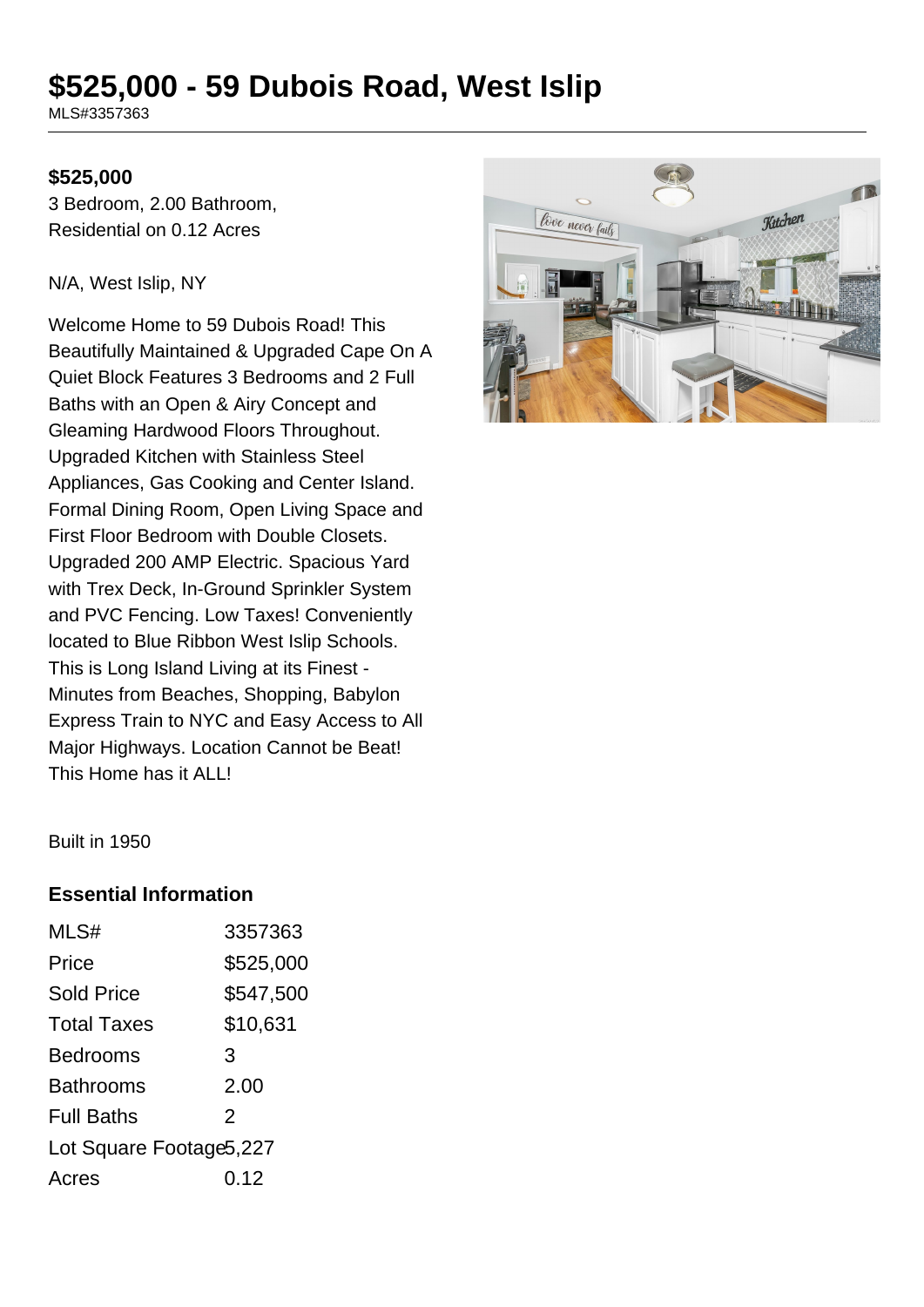| <b>Year Built</b> | 1950                           |
|-------------------|--------------------------------|
| <b>Type</b>       | <b>Residential</b>             |
| Sub-Type          | <b>Single Family Residence</b> |
| <b>Style</b>      | Cape                           |
| <b>Status</b>     | Closed                         |

# **Community Information**

| Address      | 59 Dubois Road |
|--------------|----------------|
| Subdivision  | N/A            |
| City         | West Islip     |
| County       | Suffolk        |
| <b>State</b> | <b>NY</b>      |
| Zip Code     | 11795          |

## **Amenities**

| Features | <b>Near Public Transit, Private</b> |
|----------|-------------------------------------|
| Parking  | Private, Driveway                   |
| Garages  | Private, Driveway                   |

## **Interior**

| Interior                 | Hardwood                                                          |
|--------------------------|-------------------------------------------------------------------|
| <b>Interior Features</b> | 1st Floor Bedrm, Den/Family Room, Formal Dining Room, Storage     |
| Appliances               | Dishwasher, Dryer, Freezer, Microwave, Oven, Refrigerator, Washer |
| Heating                  | Natural Gas, Baseboard                                            |
| Cooling                  | Window Unit(s)                                                    |
| Has Basement             | Yes                                                               |
| <b>Basement</b>          | Full                                                              |

## **Exterior**

| <b>Exterior</b> | Frame, Vinyl Siding                     |
|-----------------|-----------------------------------------|
|                 | Exterior Features Sprinkler Lawn System |
| Lot Description | Near Public Transit, Private            |
| Construction    | Frame, Vinyl Siding                     |

## **School Information**

| <b>District</b> | West Islip                        |
|-----------------|-----------------------------------|
| Elementary      | Paul J Bellew Elementary School   |
| Middle          | <b>Beach Street Middle School</b> |
| High            | West Islip Senior High School     |